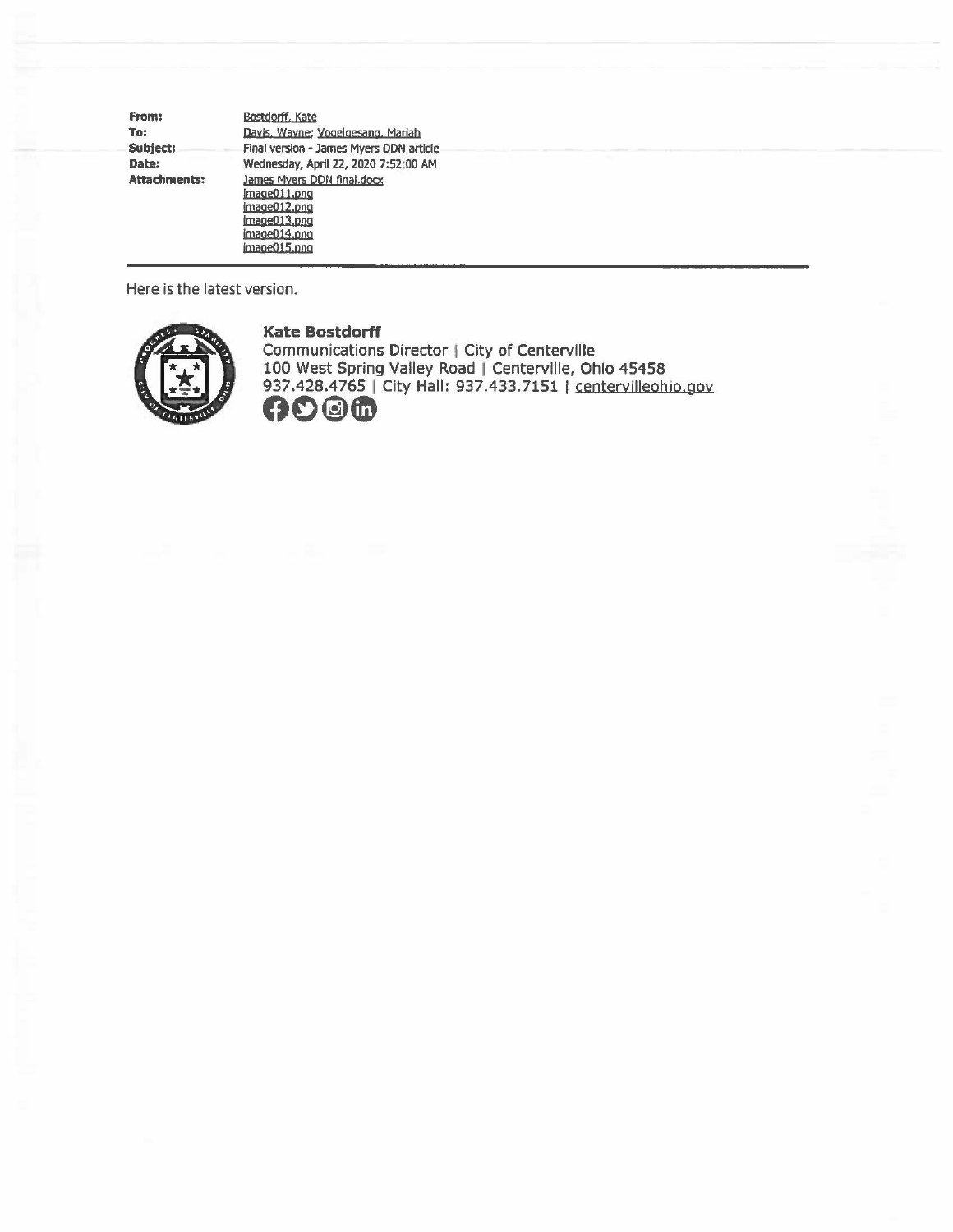## Dayton Daily News

Suggested headline: Centerville Sgt. Fired for Insubordination, Dishonesty

The City of Centerville is sharing more details about the firing of a veteran police sergeant. James Myers' employment was terminated on March 16 for eight violations involving the Centerville Police Department's rules of conduct and five violations of the city's personnel manual.

The city says James Myers was the subject of an internal investigation when he intentionally withheld information from an internal police investigator. The city says Myers also used his position to inappropriately access documents he thought would help his case in a pending 5-day suspension.

"The public must be able to trust a police officer. That is an essential function of the position. At the point he was fired, Myers had lied several times and broken several rules. I would not be doing my job as City Manager if I allowed him to continue working for the city of Centerville," Centerville City Manager Wayne Davis said.

Davis says Myers' five-day suspension stems from more than a year before, when Myers wrote a letter disparaging the city in support of a city employee who was terminated in February 2019. The city terminated that public works employee after it says an investigation determined the employee's behavior included inappropriate touching as well as racist, sexist and homophobic language and behavior over an extended period of time.

"The public works employee's conduct was reprehensible and will never be tolerated," Davis said. "This is ultimately an issue of work culture and human decency. I hope the message is clear: intolerant and inappropriate behavior will not be permitted at the city of Centerville. City Council and staff have been steadfast in their determination to improve our work culture, and we will not allow this type of behavior in our work environment."

Personnel records obtained by the Dayton Daily News show Sgt. Myers received several warnings about honoring the chain of command and understanding his place in the organization in performance evaluations dating back to 1995.

Centerville Police Chief Matt Brown says he had a conversation with Myers in January 2018 where Brown specifically warned Myers not to get involved in disciplinary matters of other employees.

"Sergeant Myers received directives that told him his behavior was not permissible conduct and that he was not to get involved in personnel matters that did not involve him," Brown said.

The city says despite this directive, Myers wrote a letter on behalf of the Public Works employee in which he denigrated the City and criticized the decisions of city leadership.

The Dayton Daily News received a copy of that letter through a public records request, in which Myers referred to the inappropriate language as "shop or locker room talk" and wrote, "It seems to me a demotion, suspension and/or training would have corrected his alleged misconduct." Despite Myers'